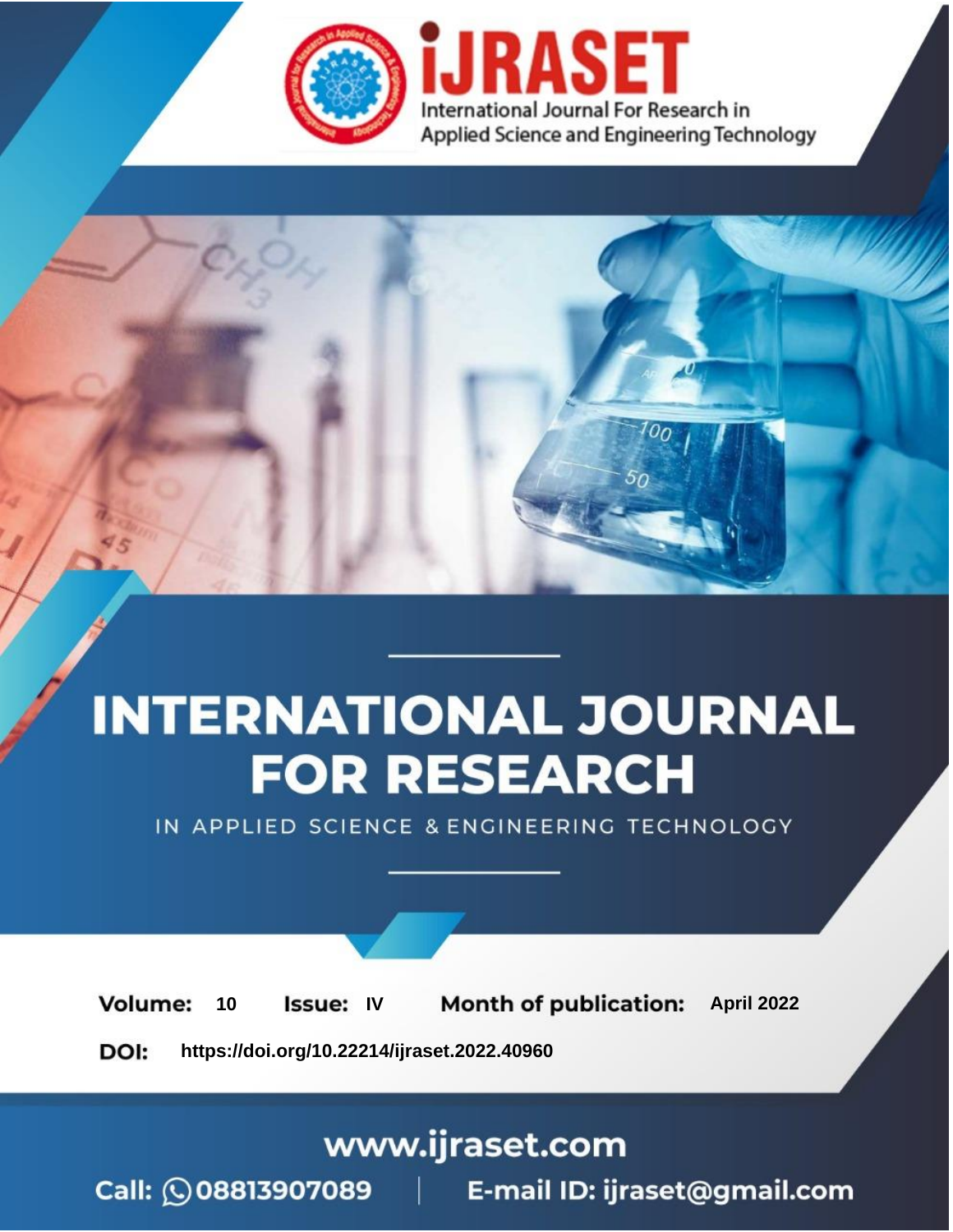

International Journal for Research in Applied Science & Engineering Technology (IJRASET**)**  *ISSN: 2321-9653; IC Value: 45.98; SJ Impact Factor: 7.538*

 *Volume 10 Issue IV Apr 2022- Available at www.ijraset.com*

# **History of Irrigation in the Fergana Valley**

Akhmedov Murodjon Inomjon ugli *Kokand State Pedagogical Institute Faculty of Natural Sciences, Student of Geography and Economics.*

*Annotation: This article highlights the rich history of irrigation and irrigation in the beautiful Fergana Valley in the snowcapped mountains, as well as interesting historical facts in its study. You can also learn about the findings and conclusions of the leading researchers of their time, as well as a brief description of the ancient irrigation structures. Keywords: Irrigation, Liman method, Panjaatan (fan-like) method, nevillerovka, sepoya, tanob, labgardon, wooden molds, evolution.*

#### **I. INTRODUCTION**

The purpose of studying the history of irrigation in the Fergana Valley is to study the origins of irrigation, as well as the origins of the ancient problems of irrigation, its consequences, and to learn many lessons from it. Therefore, research in this area is constantly being conducted. And those who study this field study it from the time when people began to move from primitive and nomadic life to settlement. The period of settlement coincided with different times in different regions. In the Fergana Valley, we can see from the strata and finds that it dates back to 3-2 thousand years BC.

### **II. MAIN PART**

In fact, the Fergana Valley has been and still is a country with many natural advantages over other parts of Central Asia. The climate here is characterized by the presence of the best fertile soils in terms of water content, which has ensured the sustainable development of irrigated agriculture since ancient times. Zahiriddin Muhammad Babur describes the nature of his homeland with pleasure: "Fergana region is the fifth climate in the country ... it is a short region. The grain and the fruit are plentiful "reflects the tariff of Fergana at that time. There are almost no written sources describing the history of Fergana before the Arab conquest. "W. W. Barthold was referring to written sources, concluding that there was no information about the period of the emergence of the Fergana peasant culture"<sup>2</sup>. Therefore, archeology is the main focus of the study of the ancient history of irrigation and agriculture in Fergana. Only the archeological researches of B.A. Latinin in 1933-1934 and his work on the ancient irrigation of eastern Fergana can be shown in this field. Archaeological observations on the construction of the Greater Fergana Canal in 1939, AN Bernshtam's Pamir-Tianshan and Pamir-Fergana expeditions, and archeological excavations in Kuva by an archeological team led by YG Gulyamov revealed the Bronze and Iron Ages of the Fergana Valley, especially its eastern part. From the 2nd millennium BC to the 8th century BC and the first period of pre-feudalism, a large number of materials were collected. Many years of scientific research into the history of irrigation have revealed that the first primitive farming was the Liman method. In this method of farming, people used "LIMAN" lands, ie lands where rivers and streams flow into the plains and lowlands.<sup>3</sup> In summary, the history of irrigation in ancient Fergana can be divided into three stages, summarizing the materials of B. Latinin's archeological excavations in eastern Fergana and comparing them with the results of subsequent excavations.

- *1)* In Phase 1, small oases for the first time appear in the swampy estuaries of small rivers and in the foothills of temporary mountain streams, which dry up in the spring and then dry up, irrigated by the simplest "liman" method. This stage covers the end of the 2nd millennium BC and the first half of the 1st millennium.
- *2)* In Phase 2, small irrigation systems will emerge. However, the "port" method of irrigation was not completely eliminated. During floods, small streams are formed as a result of the gradual clearing of natural tributaries from rivers and their use for irrigation. This stage covers the period from the second half of the 1st millennium BC to the 4th-5th centuries AD. This was the period when the first system of slavery was developing in Fergana.
- *3)* In Phase 3, new lands will be developed by digging a formal canal and developing a "fanjagan" (fan-like) irrigation system typical of the Fergana Valley. Thus, a system of organizing artificial irrigation, combining all previous experiments and providing a single goal, begins to take shape.<sup>4</sup>

**.** 

<sup>1</sup> Бобирнома. УзСССР ФА нашриёти (илмий нашр)

 $^{2}$  В.В Бартолд. К истории орошения Туркестана, -T.: III, B, 57-67.

 $3$  Y. G`ulomov. Xorazimning sug`orilish tarixi

<sup>4</sup> Б Латинин. Вопроси ирригаси древней Ферганы, -Т.: 1995. стр 9-18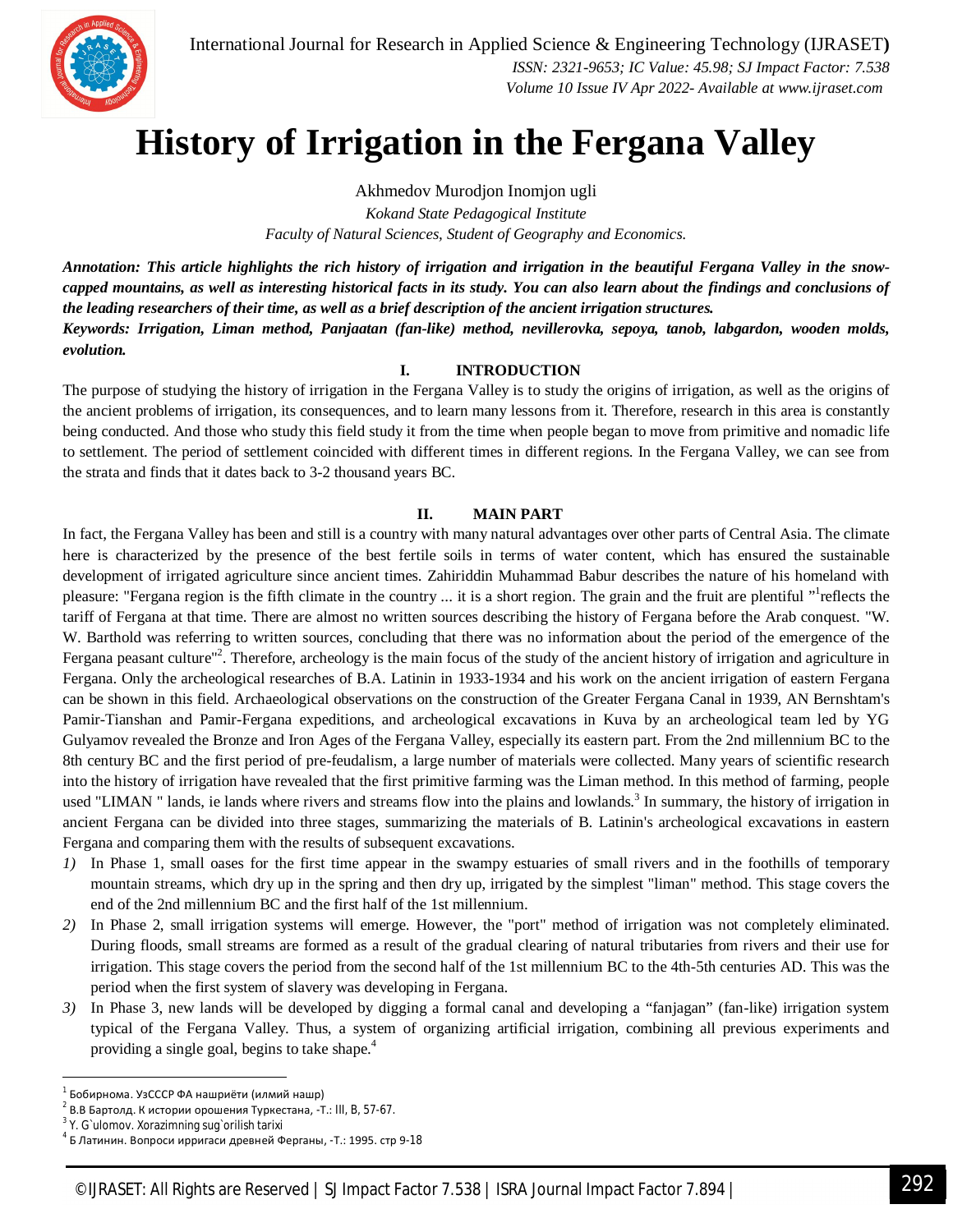

## International Journal for Research in Applied Science & Engineering Technology (IJRASET**)**

 *ISSN: 2321-9653; IC Value: 45.98; SJ Impact Factor: 7.538 Volume 10 Issue IV Apr 2022- Available at www.ijraset.com*

As a result, the construction of ordinary dams, the cleaning of existing canals, and the distribution of water have become the direct responsibility of the central government. The development of valley farming since the early Middle Ages has been marked by the emergence of large and small towns, well-organized irrigation, and the establishment of many settled agricultural villages in the valleys of rivers and streams. Later, in the Fergana Valley, during the period of mass settlement of nomads, ie in the XVII-XVIII centuries, the peculiarity of irrigation was that the rivers of the surrounding small mountain rivers were used instead of the large rivers Naryn and Kara. Each tribe of the settling peoples tried to build an irrigation network to the best of its ability, digging independently by the power of each particular community to meet only the needs of that community (tribe).

Thus, from the 19th century onwards, irrigation and farming developed significantly in the eastern regions of the Fergana region. The largest irrigation facilities also appeared here. The eastern part of the valley is developing faster than the south-western part in terms of irrigation. It is noteworthy in the history of irrigation in the Fergana region that the measures taken for irrigation did not stop under any circumstances, even in the last years of the Kokand Khanate. "The fact that the irrigation work continues uninterrupted is extremely exemplary"<sup>5</sup>, wrote PP Ivanov. All this indicates the development of feudal social relations in the Fergana Valley in the XIX century. The success of the Khanate is honestly described by many Russian tourists. That is ,, The irrigation works dug during the khanate were carried out at the expense of the very hard and ruthless exploitation of the working peasant masses. The people also worked hard to keep the buildings in working order. All work was done by hashar without any payment, but the people themselves could not enjoy it. It was not a small task for the khan to dig a canal, but to use the innumerable lands that had previously dried up. "<sup>6</sup> - writes V. Nalivkin.

The khan made a lot of money by selling irrigated land.<sup>7</sup> After the canal was dug and a new plot of land was irrigated, these lands and the right to irrigate were sold by the khan. Such amassing of land and water was especially successful during the reign of Khudoyorkhan. In particular, the canals dug under the leadership of the Muslims and the Ulugnor canal were built at the expense of a very difficult part of the working people. The following example is typical here. During his exile in Yekaterinburg, his Muslim son, Abdurahmon Oftobachi, wrote a letter to the Governor-General of Turkestan in 1879, demanding the right to inherit the canals his father had built. When the governor-general of Andijan uyezd was instructed to collect information on how much the Muslim had spent on the canal, the village elders in the valley discussed that the Muslim had spent almost nothing on the canal. They will make a unanimous decision on it. "<sup>8</sup> It is clear that the ruling class used the needs of the common people for its own ends.

In the Fergana Valley, there have been a variety of reasonable procedures, from the construction of dams and canals to the construction of dams and the distribution of water through small canals, to the efficient use of water and irrigation methods. A. Middendorf wrote this after getting acquainted with the irrigation of the valley. "First of all, we have to make disciples in places that are rich in the achievements of thousands of years of experience."<sup>9</sup>

V. I Kushelevsky, a Russian expert who lived in Fergana for a long time, described his impressions of the valley's irrigation as follows: In folk experiments, there were different methods of leveling.<sup>10</sup>

For example: A. Middendorf wrote the following information from people about the construction of the Ulugnor canal. ,, A man lies on his back with his head in the direction of the flow of water along a designated canal route. By marking the ground as far as the eye can see, a small ditch will be dug up to that point, so that the next canal route will be built gradually. " According to A. Middendorf, although this may seem very simple, this method of leveling is not without meaning when the state of the activity of the muscles that move the eyeball in the back is physiologically examined.<sup>11</sup> In addition, there were many methods of leveling in the Fergana Valley. It also required a lot of effort and money to regulate the rivers, canals and irrigation systems. All of this power and expense would be borne by all the rural communities that use the water. The weight of the work depended on the amount of water flowing into the river. In some years, 10 tanobs (400 m2) of irrigated land require one worker per day, up to 30 tanobs per worker for two days, and more than two tanobs for the entire working season. Sometimes (less water in the river, less work) one person is asked for 40 tanobs of land. Materials for the sepoys and dams were commonly collected from the villages. The average cost of two sepoys from a village was at least 6 long stalks, 4 carts of horns, and 1 cart of straw.<sup>12</sup>

1

 $^5$  П.П Иванов. Очерки по истории Средней Азии, -М.: 1958. Стр 182.

 $^{\rm 6}$  В.Наливкин. Краткая история Кокандского ханства. Казань, 1886, стр 29.

 $^7$  П.П Иванов. Курсатилган асар, Б-192.

<sup>&</sup>lt;sup>8</sup> С Жалилов. History of irrigation in the fergana valley. (Фаргона водийсининг сугорилиш тарихи). ФАН нашриёти, -T.: 1997, Б, 48-49.<br><sup>9</sup> А Миллендард - Quaquu Фергонанай долшин стр 180.

А Миддендорф. Очерки Ферганской долини, стр 189.

<sup>10</sup> С Жалилов. Shown work. B-49

<sup>&</sup>lt;sup>11</sup> А Миддендорф. Shown work, В-181.

<sup>12</sup> С Жалилов. Shown work. B-52.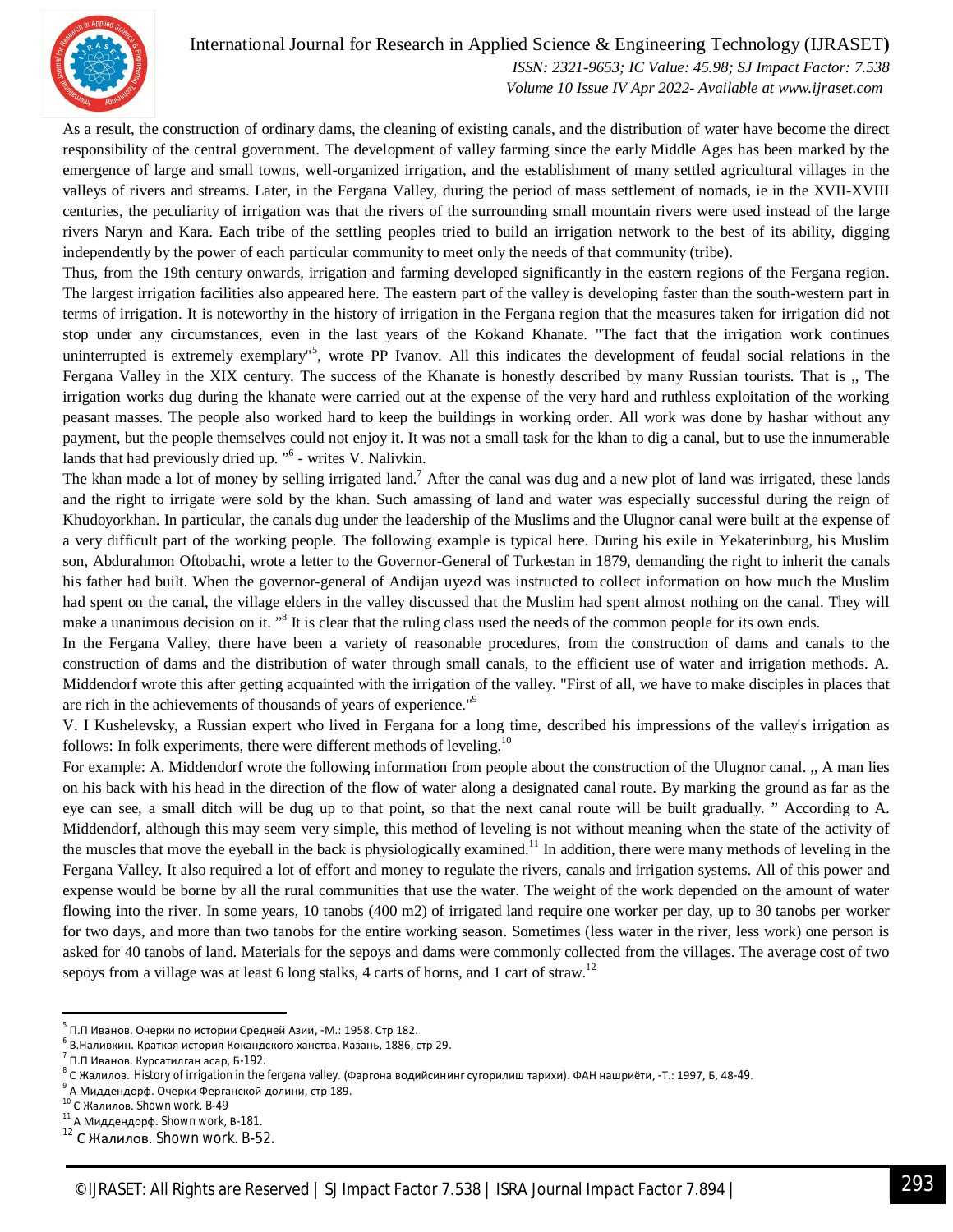

# International Journal for Research in Applied Science & Engineering Technology (IJRASET**)**

 *ISSN: 2321-9653; IC Value: 45.98; SJ Impact Factor: 7.538 Volume 10 Issue IV Apr 2022- Available at www.ijraset.com*

Water distribution: After the distribution of a certain amount of water in Andijan, Shahrihansay and others, a special person was appointed at the beginning of the dam to control the flow of water by the mirabs of stakeholders, and a large rock was thrown to the shore 20.30 meters below the dam. If the water burying the stone is considered to be more than the intended amount and is reduced, then if the surface of the stone is not buried in the water and dries up, then the water is less than the target, then the water is immediately increased. At certain times, the rock shifted according to the growing season. Drainage from the river and central canals For irrigation, the canals were rigidly measured, ie wooden molds were installed at the head of the canals, and the water flowed along the diameters of these canals. Another method of water distribution is through a "labgardon" (a dam that blocks the waterway and creates a pond where the required amount of water passes through the labgardon, and a pond is formed in the dam area) and water is distributed to adjacent canals based on measurements.<sup>13</sup>

Middendorf Expedition: Academician Alexander Feodorovich Middendorf was instrumental in the first thorough study of Fergana and its study of agriculture and irrigation. He also explored the southern parts of Western Europe and compared many of his characteristics in the experiments of Fergana. In the spring of 1878, A.F. Middendorf toured the Fergana Valley for three months. The results of the expedition and the results of the study of the economy and agriculture of the natural conditions of the valley will be published as a separate work after 4 years. In short, AF Middendorf writes about the nature and climatic conditions of the Fergana Valley with great enthusiasm. He also appreciates the farming experience of Fergana residents. He writes that the recent discoveries of agricultural science were already known in the experience of the Fergana people. In his work, A. Middendorf correctly explains that all the success of agriculture in Fergana depends on the state of irrigation in the issue of artificial irrigation. "Here, humanity has subjugated water since infancy, preventing it from creating a large current as much as possible, but trying to distribute it evenly," he said, exaggerating some of the facts.<sup>14</sup>

• The lifeblood of the Fergana Valley is the Greater Fergana Canal.

The Greater Fergana Canal (full name: Greater Fergana Canal named after Usmon Yusupov) is one of the largest hydraulic structures in the Fergana Valley. It passes through Uzbekistan (283 km), Tajikistan (62 km) and Kyrgyzstan (13 km). It crosses the valley from northeast to southwest. The length of the main river is 350 km. During the growing season, the rivers Naryn (420 m3 / s), Qoradarya (100 m3 / s), Sokh (12 m3 / s) receive 532 m3 / s. The canal route consists of 2 tracts. The Upper Naryn tract (44 km) starts from the Naryn river (near Uchkurgan) and reaches Kuyganyor. The Lower Karadarya tract (301 km) stretches from the Kuyganyor dam on the Karadarya River, almost parallel to the Syrdarya, to the south near the city of Khojand in the Republic of Tajikistan (below the Qairoqqum Reservoir). In August 1939, it was built and completed in a very short time (45 days) with the People's Hashar. In 1940, it was extended again in Tajikistan (capacity 150 m3 / s). 160,000 people took part in the construction of the canal. 17.8 million m3 of soil was excavated on the 270 km route (of which only 1.7 million m3 was excavated using machinery). 14 excavators, 245 tractors, 420 trucks, 42.2 thousand m3 of concrete works were used on the difficult sections. 45 large and 275 small hydraulic structures were built. The canal was reconstructed in 1953-62, 1964 and 1967. The length is 345 km, water consumption is 180 m3/s, the most intensive water consumption is 211 m3/s. In Uzbekistan, Kyrgyzstan, and Tajikistan, the water supply of 500,000 hectares of irrigated land has improved, and new lands can be developed. More than 1,000 hydraulic structures (50 of them are large) have been built in the canal, including 9 dams, 258 water outlets with a maximum total water intake of 162 m3 / s, 7 discharges and 8 aqueducts. 101 bridges have been built across the canal. Collectors were installed on the left side of the canal to discharge drainage water from floods, discharges and irrigated areas, and drainage water on the right side was connected to the collector through 170 ducers under the canal. Not only is the canal the largest man-made canal in the world, but it is unique in that it was excavated in a very short period of 45 days.

#### **III. CONCLUSION**

In conclusion, it can be said that human beings naturally aspired to live well as a result of evolution. The use of nature was important for this. We can see this in the case of Fergana, especially in the case of water. It is not in vain that water is described as the root of life. In the Fergana Valley, water has been important since ancient times, and we have learned from the above that water is a symbol of power. Thus, we see that people have been trying to control water for a long time and use it for their own needs, and a lot of research and creative work has been done along the way. So, in conclusion, we can say that water and irrigation have always been and continue to be an integral part of life.<sup>15</sup>

1

 $13$  С Жалилов. Shown work. В, 56-57.

 $14$  А Миддендорф. Очерки Ферганской долини, стр 194

<sup>&</sup>lt;sup>15</sup> Uz.m.wikipedia.org Katta Fergana channel.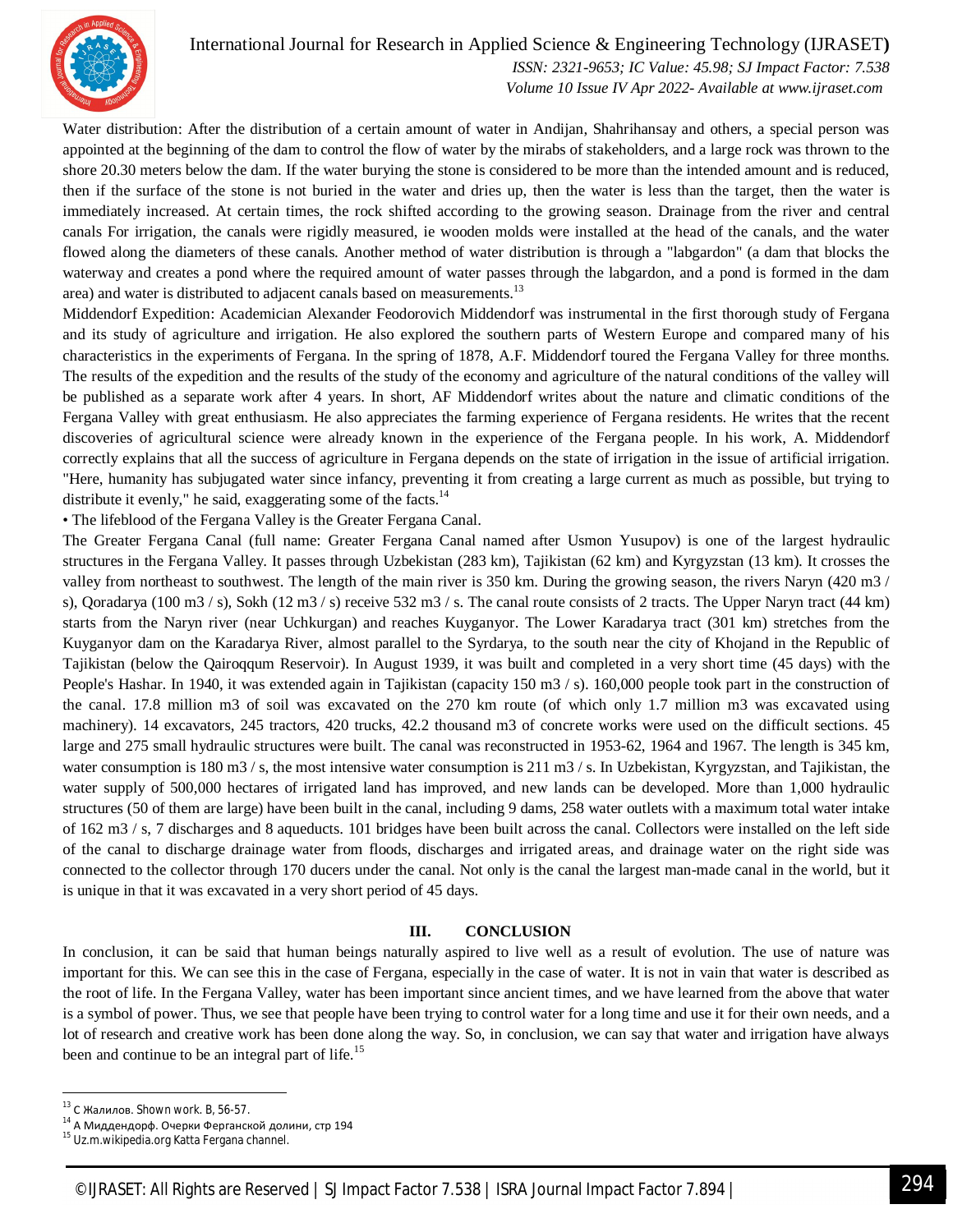International Journal for Research in Applied Science & Engineering Technology (IJRASET**)**



 *ISSN: 2321-9653; IC Value: 45.98; SJ Impact Factor: 7.538 Volume 10 Issue IV Apr 2022- Available at www.ijraset.com*

### **REFERENCES**

- [1] Bobirnoma. UzSSSR FA Publishing House (scientific edition) ¬- T .: 1960, B-59.
- [2] V.V Bartold. K istorii orosheniya Turkestana, -T .: III ,. 1963, B-103
- [3] Y. Gulomov. History of irrigation in Khorezm, -T .: 1959, B, 57-67.
- [4] B. Latin. Voprosi irrigasii drevney Fergany, -T .: 1955 стр. 9-18
- [5] P.P Ivanov. Essays on the history of Sredney Azii, -M .: 1958. Str. 182.
- [6] V.Nalivkin. A Brief History of the Kokand Khanate, Kazan, 1886, p.
- [7] S.Jalilov. From the history of the FarFona Valley, FAN Publishing House. -T .: -1997, B, 48-49.
- [8] A.Middendorf. Essays on the Fergana Valley, p. 189
- [9] Uz.m.wikipedia.org Katta Fergana channel.